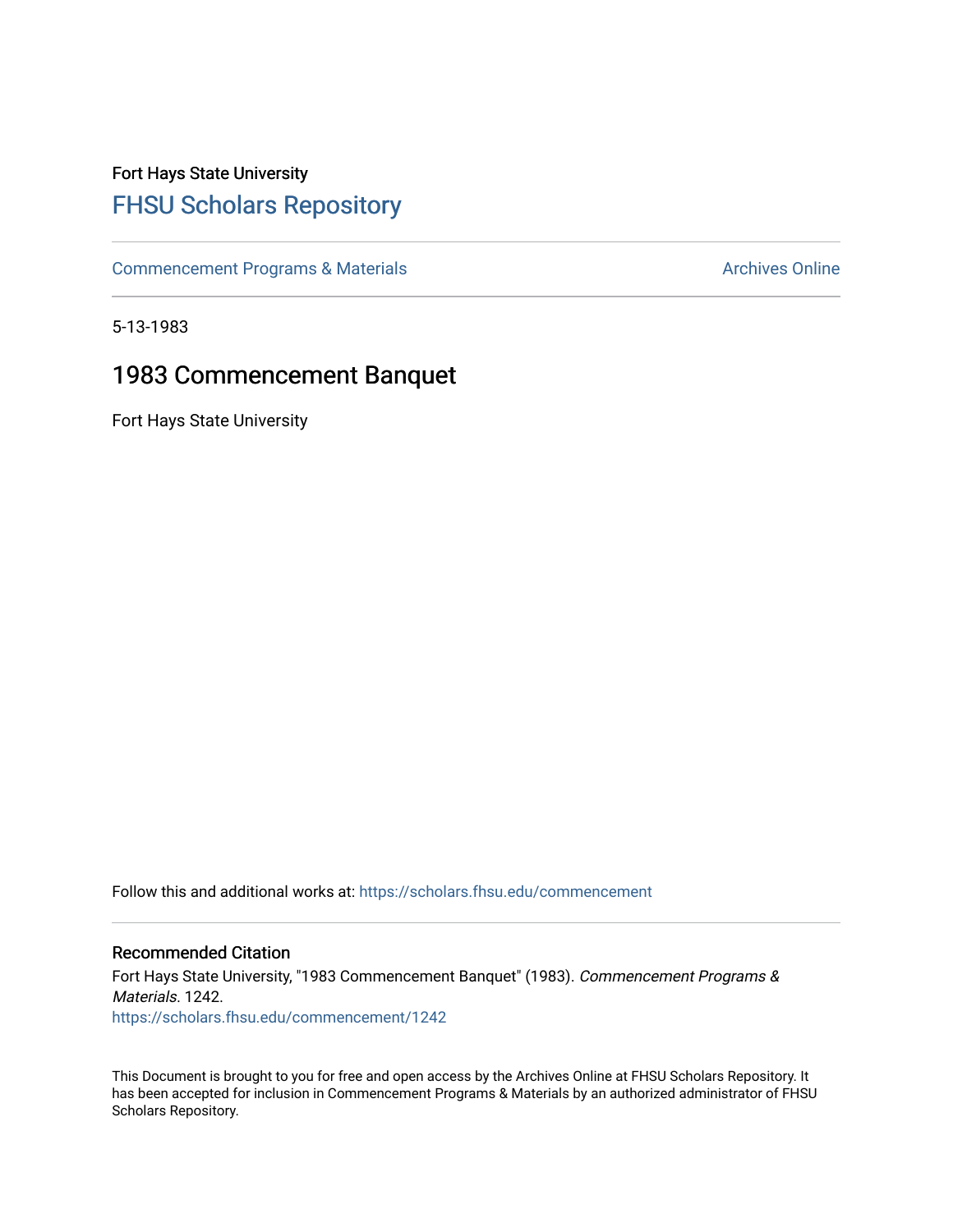# 1983 ALL GRADUATE LUNCHEON



# May 13, 1983

Fort Hays State Ballroom Memorial Union

Hays, Kansas

1902-1983 Eighty-First Year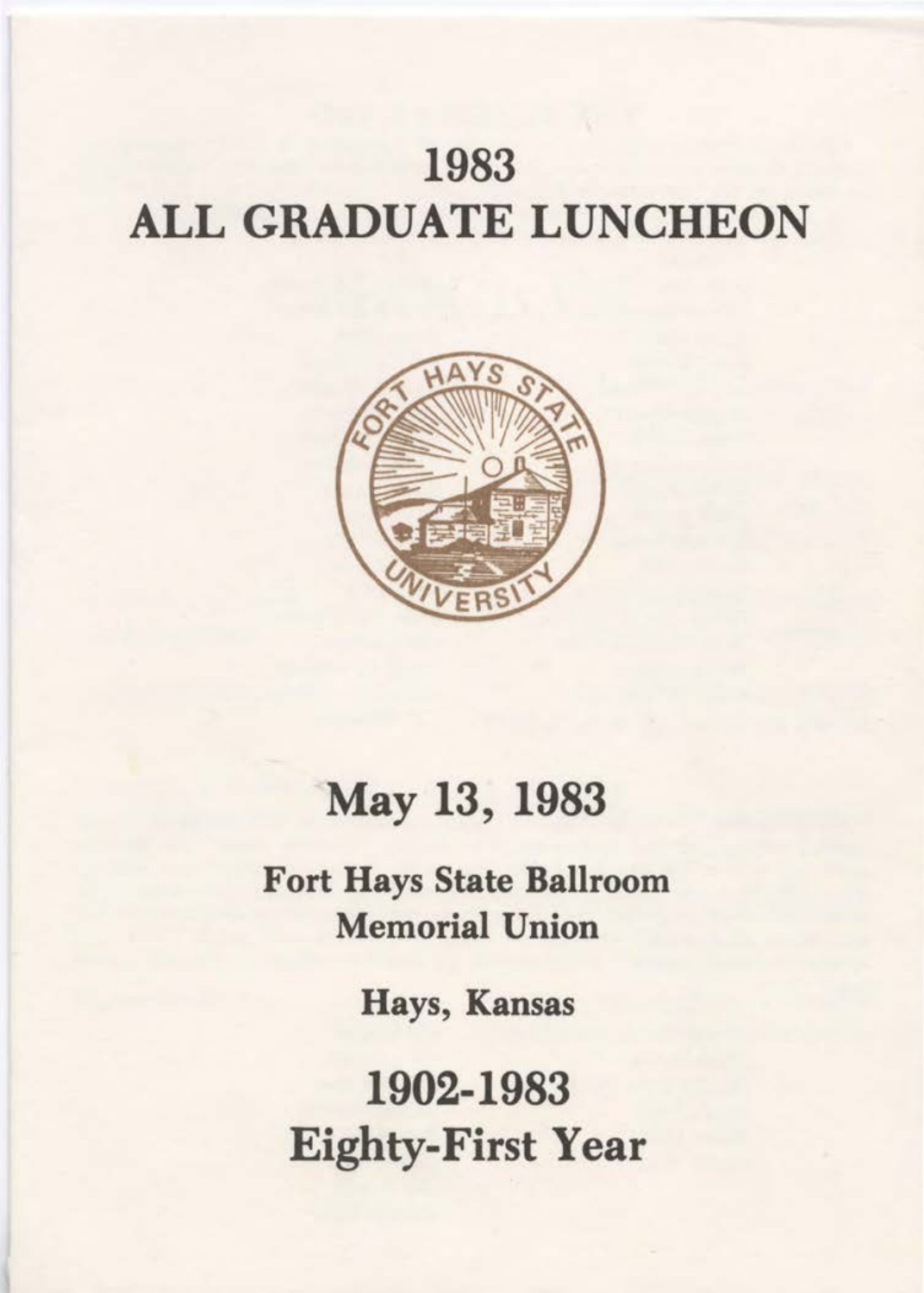### **THE TORCH AWARD**

The Torch Award, established by the Alumni Association in 1974, recognizes one outstanding senior man and woman annually. Candidates are nominated by members of the faculty on the basis of leadership, high personal standards of conduct and commitment, and scholarship. Award selections are made by a committee of faculty and Alumni Association Board members. Nominees for the 1983 awards are:

| Women                 | Men                       |
|-----------------------|---------------------------|
| Lucy Ann Anschutz     | <b>Lyndell Ray Barton</b> |
| Robyn Chadwick        | Brice P. Bickford         |
| <b>Karen Crow</b>     | <b>James Bloss</b>        |
| Carol Dengel          | Jeff C. Crippen           |
| Brenda Gilliland      | Jerry E. Crippen          |
| <b>Annalee Grimes</b> | <b>Todd Devaney</b>       |
| Tami Herbel           | Kevin Faulkner            |
| Denise Herrman        | Roger Gardner             |
| Cheryl Knabe          | Brad Johnson              |
| Kitza Knight          | Ron Johnson               |
| Barbara Lange         | <b>Rege Klitzke</b>       |
| Denise Link           | Ron Leikam                |
| Erin McGinnis         | Jon McKee                 |
| Connie Sue McWhirter  | <b>Bruce Pfannenstiel</b> |
| Mary Christine Mohn   | <b>Clark Sexton</b>       |
| Anitta Sanders        | David C. Shubert          |
| Karna Wieck           | Arron Von Schriltz        |
|                       |                           |

J.P. Worcester

#### **THE PILOT AWARD**

The Pilot Award, established by the Alumni Association in 1974, recognizes an outstanding faculty man and woman annually. Full-time teaching faculty who have not previously received the award and who have taught at Fort Hays State more than two consecutive years may qualify as a nominee. Candidates are nominated by members of the senior class on the basis of professional excellence and high standards of personal conduct and commitment. Award selections are made by a committee of seniors and Alumni Association Board members. Nominees who are finalist candidates for the 1983 awards are:

> Women Sharon Barton Edith Dobbs Martha Conaway Eining Sandy Rupp Wilda Smith Judith Vogt

Men Bill Claflin Gary Hulett Arris Johnson Robert Maxwell Robert Meier Allan Miller Phil Sturgis George Wall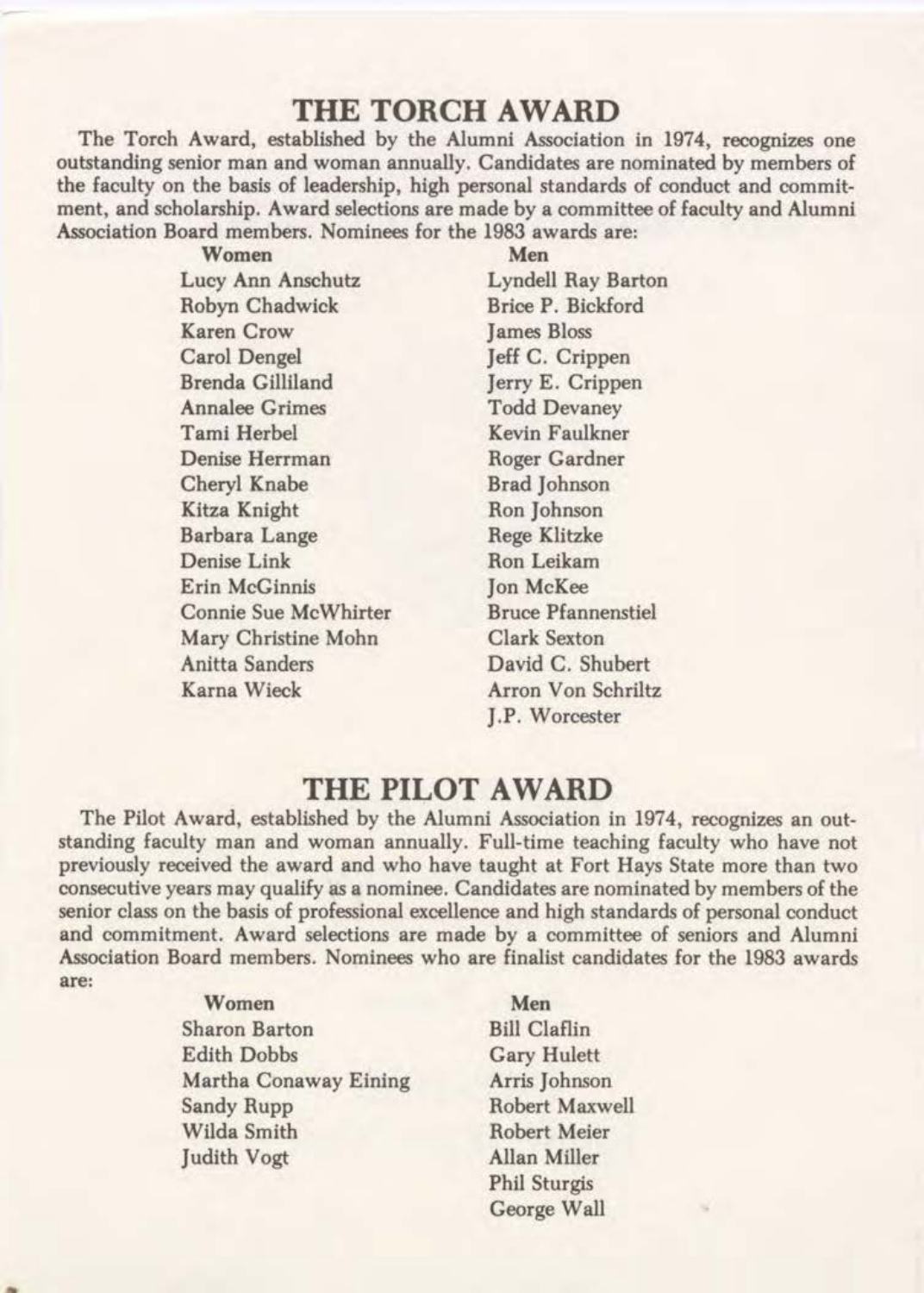# **PROGRAM**

|                               | Toastmaster  Mr. Mike Eck, President<br>Alumni Association                          |
|-------------------------------|-------------------------------------------------------------------------------------|
|                               | <b>First Baptist Church</b><br>and Campus Ministry                                  |
| Congratulations               | Class Greetings and  Dr. Gerald W. Tomanek, President<br>Fort Hays State University |
|                               | 1973 Alumni Achievement Award                                                       |
| <b>Presentation of Awards</b> | <b>Faculty Senate</b>                                                               |
|                               | Pilot Awards Mr. Kevin Faulkner, President<br><b>Student Government</b>             |
|                               | Miss Margaret Boley, Accompanist                                                    |